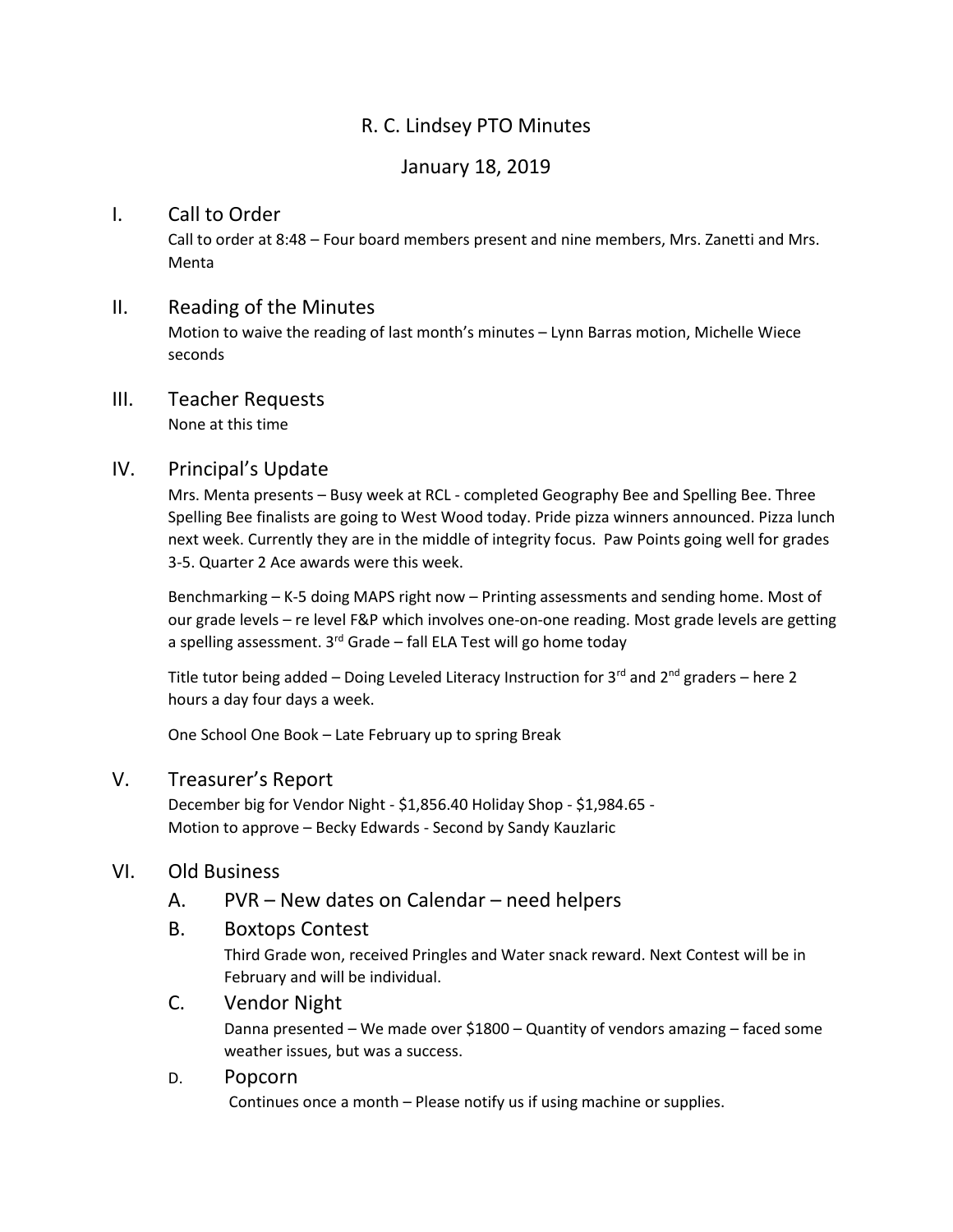# E. Holiday Shop

Becky Ohlsen presented - Made almost \$2,000 – tons of help lots of spirit. Thanks to everyone who volunteered.

F. Doughnuts at Dawn

Danielle Pitcock presented - Fun event and a big thanks to Pattersons for the doughnuts

G. Holiday Classroom Parties

We felt they went well. Looked like lots of fun. Thanks to room captains and volunteers for planning. Also, a big thanks to Wickliffe lanes for water

## H. Parent's Night Out – Sunshine Yoga Genevieve Duxbury presented - Owner provide a class at a discount – 8 people came – It was really lovely and relaxing.

## VII. New Business

- A. Family Fun Stem Cancelled The supporting staff was unable to sponsor
- B. Family Fun Bowling Feb  $9<sup>th</sup>$ Handouts going out today - need back Feb 2<sup>nd</sup>. Bowling times 2:30-5:30
- C. Valentine's Parties On Feb  $14<sup>th</sup>$  – Same routine for adults in room as previous parties. PTO provides snack – which will be a conversation heart cookie – personalized with each name with a juice pouch
- D. Spirit Week More information to come
- E. Next Parents' Night out Spirt of Clay -paint your own pottery - March 7<sup>th</sup> 7-9

# F. Book Fair Feb 1<sup>st</sup> to 7<sup>th</sup> will come during Library/STEM time – new for Spring bookfair – ewallet

## VIII. Adjournment

Motion to adjourn – Becky Edwards - Second Sandy Kauzlaric